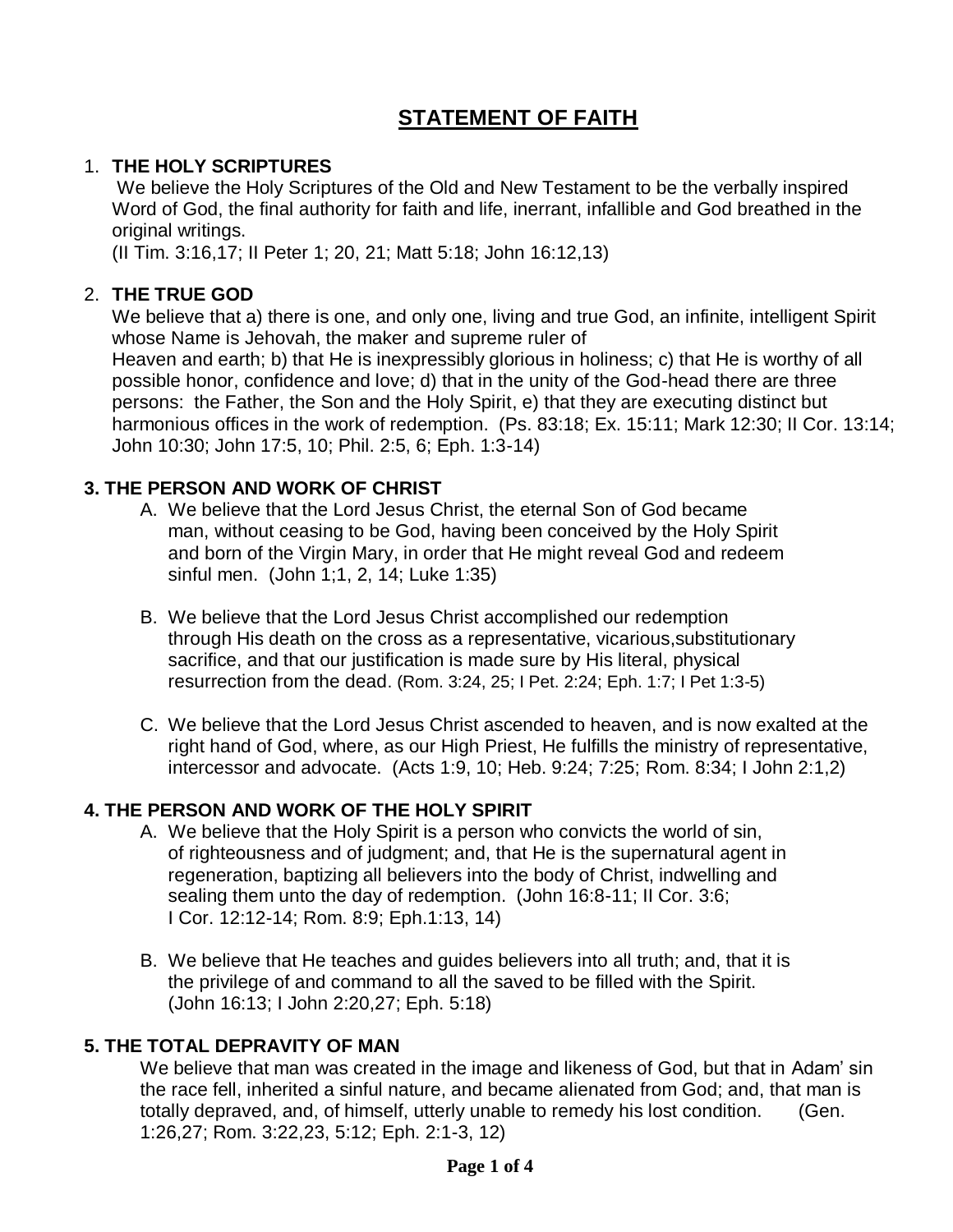## **6. SALVATION**

We believe that salvation is the gift of God brought to man by grace and received by personal faith in the Lord Jesus Christ, whose precious blood was shed on Calvary for the forgiveness of our sins.

(Eph. 2:8-10; John1:12; Eph. 1:7; I Pet.1:18,19)

## **7. THE ETERNAL SECURITY AND ASSURANCE OF BELIEVERS**

A. We believe that all redeemed (once saved) are kept by god's power and thus secure in Christ forever.

(John 6:37-40, 10:27-30; Rom. 8:1, 38, 39; I Cor. 1:4-8; I Pet. 1;5)

B. We believe that it is the privilege of believers to rejoice in the assurance of their salvation through the testimony of God's Word; which however, clearly forbids the use of Christian liberty as an occasion to the flesh. (Rom. 12:13,14; Gal. 5:13; Titus 2:11-15)

## **8. THE TWO NATURES OF THE BELIEVER**

We believe that every saved person possess two natures, with provision made for victory over the old nature through the power of the indwelling Holy Spirit; and, that all claims to the eradication of the old nature in this life are unscriptural. (Rom. 6:13; I Pet. 1:14-16; I John 3:5-9)

#### **9. SEPARATION**

We Believe that all the saved should live in such a manner as not to bring reproach upon their Savior and Lord; and, that separation from all religious apostasy, all worldly and sinful pleasures, practices and associations is commanded by God. (II Tim. 3:1-5; Rom. 12:1,2, 14:13; John 2:15-17;

II John 9-11; II Cor. 6:14-7:1)

#### **10. MISSIONS**

We believe that it is the obligation of the saved to witness by life and by word to the truths of the Holy Scripture and to seek and proclaim the Gospel to all mankind. (Mark 16:15; Acts 1:8; II Cor. 5:19,20)

#### **11. THE MINISTRY AND SPIRITUAL GIFTS**

- A. We believe that God is sovereign in the bestowment of all His gifts; and, that the gifts of evangelist, pastors and teachers are sufficient for the perfecting of the saints today; and, that speaking in tongues and working of sign miracles gradually ceased when the New Testament Scriptures were completed and their authority became established (I Cor. 12:4-11; II Cor. 12:12; Eph. 4:7-12)
- B. We believe that God does hear and answer the prayer of faith, in accord with His own will, for the sick and afflicted. (John 15:7; I John 14,15)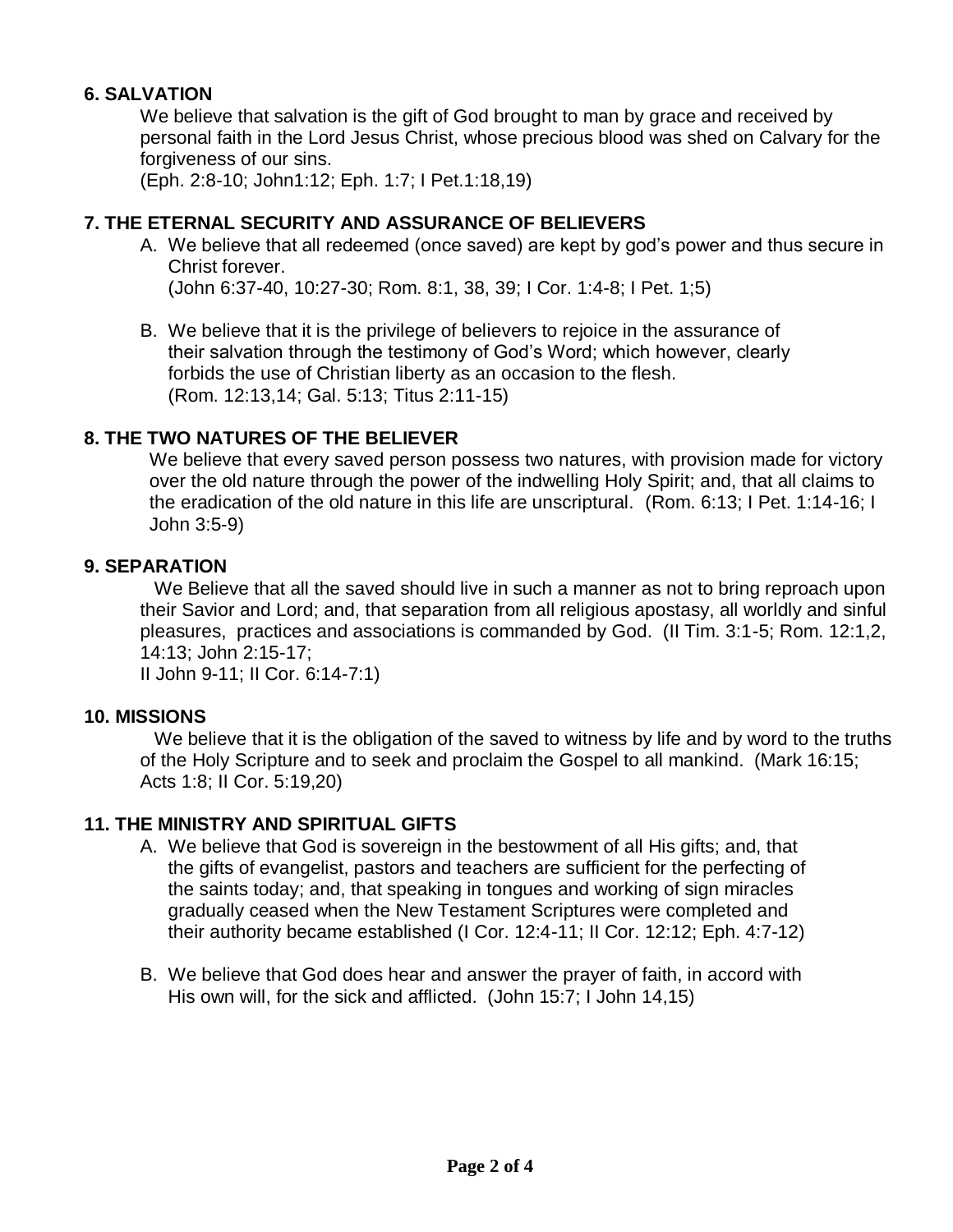## **12. THE CHURCH**

- A. We believe that the true church, which is the body and espoused bride of Christ, is a spiritual organism made up of ll born again persons. (Eph 1;22,23,25-27; I Cor. 12:12- 14 II Cor. 11;2)
- B. We believe that the establishment and continuance of local churches is clearly taught and defined in the New Testament Scriptures; and, that it is a body of regenerated, baptized believers organized independent and self governing, associated for worship service and spreading of the gospel, under headship of the Lord Jesus Christ. (Acts 14:27, 20:17, 28-32; I Tim. 1:1-13; Titus 1:5-11; Heb 10:25; Acts 2:41,42; I Cor. 1:2)

#### **13 ORDINANCES**

- A. We believe that the ordinance of baptism is the immersion of a believer in water in the name of the Father, Son and Holy Spirit; setting forth the essential facts in redemption – the death and resurrection of Christ. (Acts 8:26-39; John 3:23)
- B. We believe that communion at the Lord's table is a privilege accorded to all believers, in commemoration of our Lord's death until He comes, and should always be preceded by self-examination. (I Cor.11:23-28)

## **14 THE PERSONALITY OF SATAN**

 We believe that Satan is a person, the author of sin and the cause of the fall; that he is the open and declared enemy of God and man; and, that he shall be eternally punished in the Lake of Fire. (Job 1:6.7; Isa.14:12-17; Matt. 4:2-11.25.41; Rev. 20:10)

#### **15. THE SECOND ADVENT OF CHRIST**

 We believe in the "Blessed Hope", the personal, imminent, pre-tribulation and premillennial coming of the Lord Jesus Christ for His redeemed ones; and in His subsequent return to earth with His saints, to establish His millennial kingdom. (I Thes. 4:12-18; Zech. 14:4-11; Rev. 19:11-16; 20:1-6; I Thes. 1;10, 5;9; Rev. 3:20)

#### **16. THE ETERNAL STATE**

- A. We believe in the bodily resurrection of all men, the saved to eternal life, and the unsaved to judgment and everlasting punishment. (Matt. 25:46; John 5:28,29, 11:25,26; Rev. 20:5,6,12,13)
- B. We believe that the souls of the redeemed are, at death, absent from the body and present with the Lord, where in conscious bliss they await the first resurrection, when spirit, soul, and body are united to be glorified forever with the Lord. (Luke 23:43; Rev. 20:4-6; II Cor. 5:8; Phil. 1:23, 3:21; I Thes. 4:16,17)
- C. We believe that the souls of unbelievers remain after death, in the conscious misery until the second resurrection, when with the soul and body reunited they shall appear at the Great White Throne Judgment, and shall be cast into the Lake of Fire, not be annihilated, but to suffer everlasting conscious punishment. (Luke 16:19-26; Matt. 25:41-46; II Thes 1:7-9; Jude 6,7; Mark 9:43-48; Rev. 20:11-15)